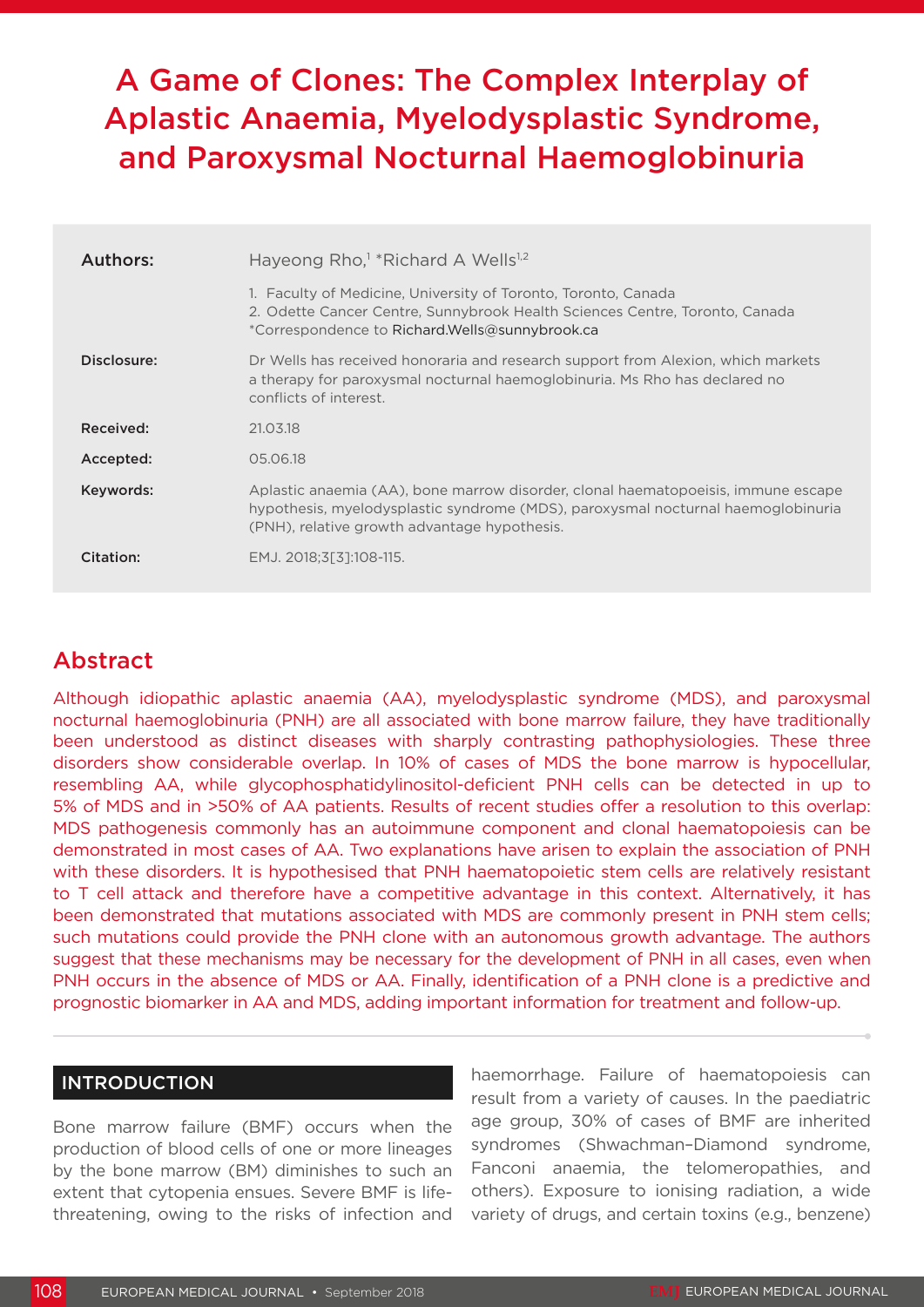and systemic illnesses, such as infection and multisystem autoimmune disorders, can all result in transient or permanent BMF. In this review the authors consider three acquired BMF syndromes: aplastic anaemia, myelodysplastic syndrome, and paroxysmal nocturnal haemoglobinuria (PNH). These syndromes appear, on the surface, to be distinct disorders, but have been revealed to be closely interconnected.

PAROXYSMAL NOCTURNAL HAEMOGLOBINURIA, APLASTIC ANAEMIA, AND MYELODYSPLASTIC SYNDROME: DISORDERS OF BONE MARROW FAILURE WITH DISTINCT PATHOBIOLOGY

### Paroxysmal Nocturnal Haemoglobinuria

Approximately 1–2 people per million per year are diagnosed with PNH, a rare clonal disorder of haematopoietic stem cells (HSC). PNH is characterised by intravascular haemolysis, pancytopenia, and thrombosis, and, although it is considered a benign disease, can be life-threatening.<sup>1</sup> In PNH, somatic mutation of *PIGA* occurs in a single HSC, resulting in failure of biosynthesis of the glycophosphatidylinositol (GPI) anchor. This structure serves as the attachment point for diverse cell-surface proteins, including the complement defence proteins CD55 and CD59.

This detailed understanding of the biology of PNH has enabled the development of highly reliable flow cytometry assays for the detection of PNH cells in peripheral blood.<sup>2</sup> A simple two-colour assay using carefully selected monoclonal antibodies recognising CD235a and CD59 was developed to detect PNH red blood cells (RBC) at a sensitivity of 0.002%. PNH leukocytes are detected using specific monoclonal antibodies to gate monocytes or granulocytes combined with monoclonal antibodies that detect GPI-linked leukocyte antigens (e.g., CD157), along with FLAER, a reagent that binds directly to the GPI anchor. These assays have a lower limit of quantification of 0.02–0.05% for neutrophils, and a somewhat lower sensitivity for monocytes. The routine availability of these assays has revolutionised

the diagnosis of PNH and has been crucial in uncovering the relationships of PNH with AA and MDS.

Expansion of the *PIGA*-mutant HSC clone leads to production of blood cells that lack CD55 and CD59 and are, therefore, very sensitive to lysis by complement proteins, resulting in intravascular destruction of RBC and depletion of nitric oxide, because this compound is scavenged by free haemoglobin. Reduction of the plasma nitric oxide concentration, combined with direct interactions between the complement and coagulation pathways, lead to the clinical complications of PNH: fatigue, dysphagia, abdominal pain, pulmonary hypertension, kidney injury, and a virulent hypercoagulable state. Although the clonal dynamics of PNH are not clearly understood, two hypotheses exist as to how PNH HSC clones survive and expand within the BM: relative growth advantage (intrinsic) and immune escape (extrinsic) hypotheses; these will be highlighted later.

#### Aplastic Anaemia

AA is a rare BM disorder (incidence: 2–3/1,000,000/year) characterised by destruction of haematopoietic stem and progenitor cells, leading to BMF.<sup>3</sup> Although some cases of AA are related to exposure to toxins (e.g., benzene) or to rare inherited mutations (e.g., dyskeratosis congenita), the majority of cases are the result of T cell-mediated autoimmune destruction of HSC, leading to uniformly reduced production of early progenitor cells and CD34+.<sup>4</sup> Thus, AA patients present with pancytopenia and histologically aplastic (empty) BM. The development of AA is promoted by augmented immune states, such as pregnancy, toxins, and viral infection.<sup>5</sup>

#### Myelodysplastic Syndrome

Myelodysplastic syndrome (MDS) is a heterogeneous group of malignant clonal BM disorders characterised by dysplasia of haematopoietic cells in the BM and peripheral blood, and ineffective haematopoiesis, leading to BMF and cytopenias, and progressing to acute myelogenous leukaemia (AML) in 25% of patients. MDS is more common than PNH and AA, with an incidence of 50 persons per million per year, but in individuals over the age of 70 years its incidence rises sharply to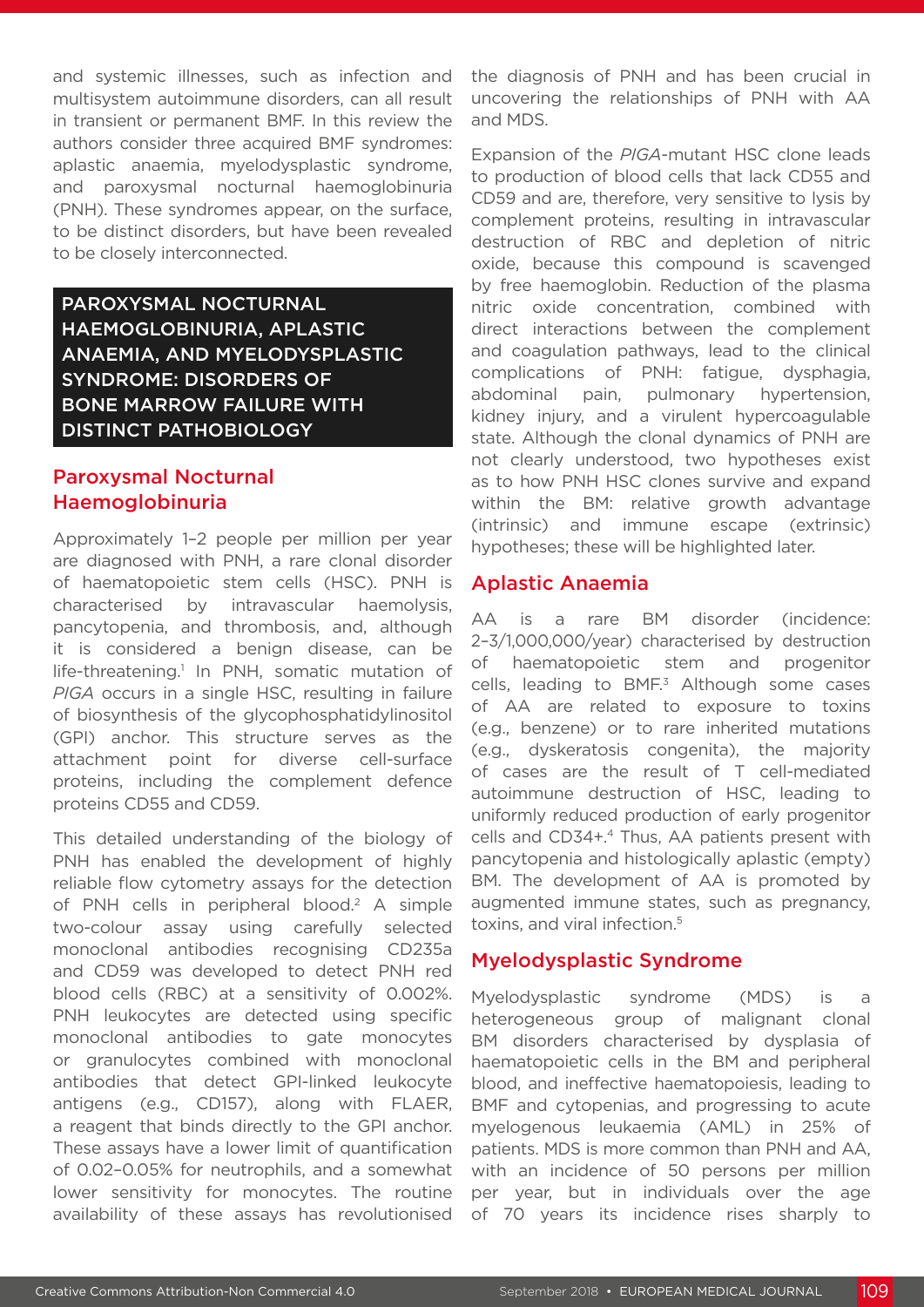200-400 per million per year.<sup>6</sup> The highly variable natural history of the disease presents challenges in diagnosis and effective and timely treatment.6 Although MDS is typically associated with BM hypercellularity, in ˜10% of cases the BM is hypocellular. This variant, known as hypocellular MDS (hypoMDS), is clinically and pathologically similar to AA (with the exception of the presence of dysplasia) and responds similarly to immunosuppressive treatment.

### INTER-RELATIONSHIP BETWEEN PAROXYSMAL NOCTURNAL HAEMOGLOBINURIA, APLASTIC ANAEMIA, AND MYELODYSPLASTIC SYNDROME: COMMON ASSOCIATIONS AMONG RARE DISEASES

With the development of reliable high-sensitivity flow cytometric assays, it is now clear that, despite the rarity of PNH, PNH clones can be detected in a surprisingly sizeable proportion of patients with AA and MDS.<sup>2</sup> The biology that underpins these associations has not been elucidated fully. However, observations on the clinical significance of the finding of PNH clones in AA and MDS, and emerging data obtained through the application of new genomics techniques, allow us to create a working model of the inter-relationship between these diseases.

#### Aplastic Anaemia and Paroxysmal Nocturnal Haemoglobinuria

AA is strongly associated with PNH. When highly sensitive flow cytometry protocols are used, PNH cells are detectable in 40–59% of AA patients.<sup>7-9</sup> The majority of the PNH clones are small, affecting <1% of granulocytes, and no correlation is seen between the presence or absence of PNH cells and the severity of AA. However, the presence of PNH cells is predictive of both response to immunosuppressive therapy and overall survival.

The behaviour of PNH clones in AA patients who undergo immunosuppressive therapy is worthy of note. In a series of 207 patients with severe AA who were treated with antithymocyte globulin and cyclosporine, 83 were found to have a detectable PNH clone.<sup>8</sup> In 30 of these patients, the PNH clone number increased after treatment, and treatment for PNH was required

in 7 patients. Because of the risk of development of clinically important PNH, as well as the predictive and prognostic value of the detection of a PNH clone, flow cytometric analysis for the presence of PNH cells is recommended for all patients diagnosed with AA.10

Although AA is an autoimmune disease, it has long been understood that it possesses some clonal characteristics. Clonal cytogenetic abnormalities are observed in 10–15% of AA patients, $\frac{11}{11}$  and in 15% of AA cases patients go on to develop the indisputably clonal diseases MDS or AML. Analysis by single nucleotide polymorphism (SNP) array shows loss of heterozygosity in 15% of AA cases, with many of these affecting the HLA locus, and X-chromosome inactivation studies show evidence of clonal haematopoiesis in 38% of female AA patients.<sup>11</sup>

Recent studies have used modern genomic techniques to detect somatic mutations in haematopoietic cells in AA. Targeted sequencing of genes, combined with SNP array karyotyping and PNH flow cytometry in 150 AA patients, revealed clonal haematopoiesis in 55% of patients, $12$  while an approach combining whole-exome sequencing, targeted sequencing, and SNP array karyotyping in 439 patients showed clonal haematopoiesis in 47%.<sup>4</sup> In addition to mutations of *PIGA* and loss of heterozygosity in the vicinity of the HLA locus, somatic mutation was prevalent in genes known to be involved in myeloid malignancy: *ASXL1*, *DNMT3A*, *BCOR*, *TET2*, *JAKs*, *RUNX1*, *TP53*, and *MPL*. While *PIGA* and *BCOR* mutations, which tended to occur together, were associated with good response to immunosuppressive therapy (IST) and favourable prognosis, patients with myeloid mutations had poor response to IST, poor prognosis, and a higher rate of MDS and AML.4,12

#### Myelodysplastic Syndrome and Paroxysmal Nocturnal Haemoglobinuria

A strong association also exists between PNH and MDS, although the proportion of MDS cases in which a PNH clone is detectable is much smaller (at ˜2-5%); as for AA, PNH clones found in association with MDS tend to be small  $($  < 1% in 45% of cases).<sup>13</sup> The strength of this association is stronger for the hypocellular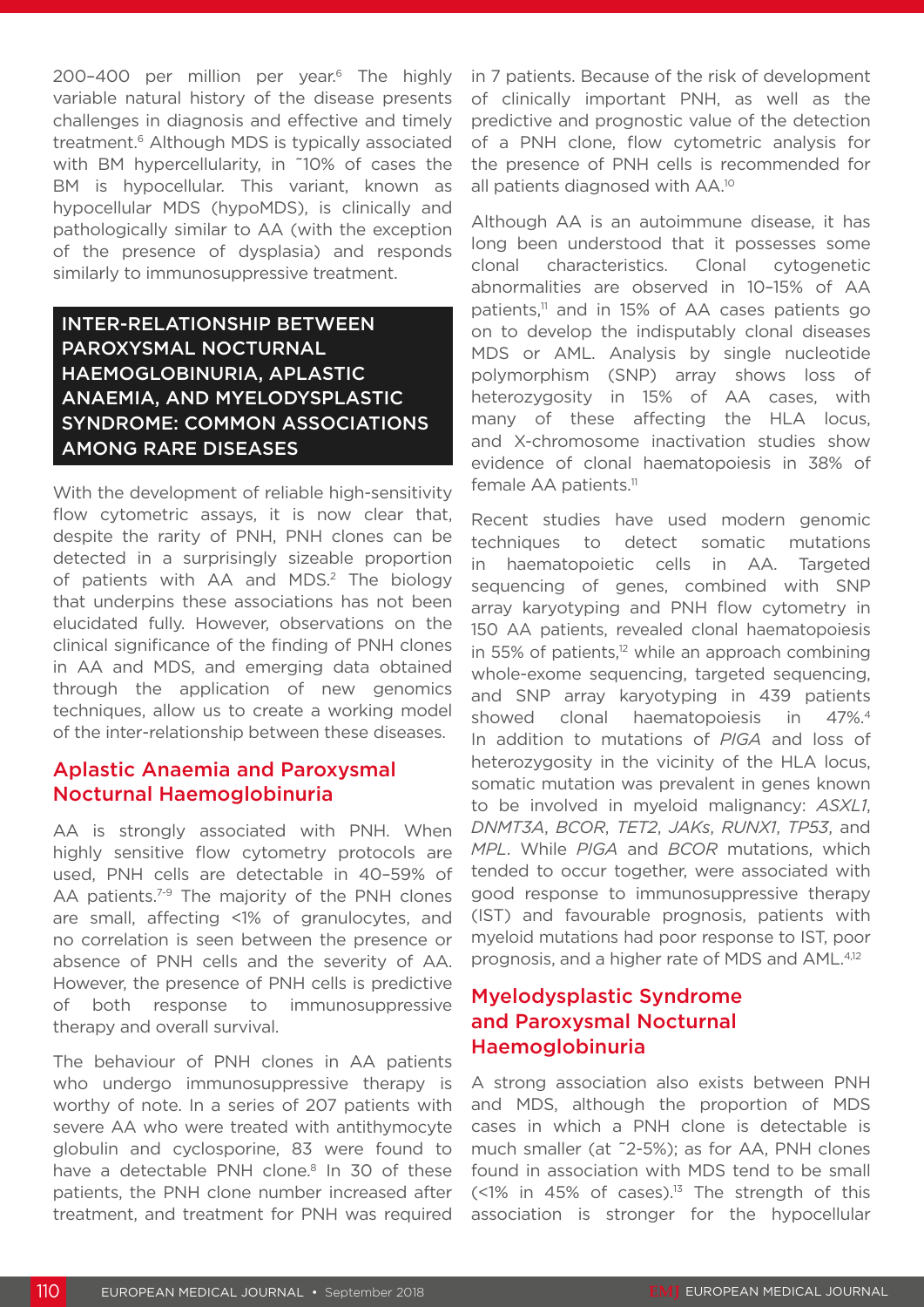variant of MDS. While hypoMDS accounts for 10% of MDS, ~70% of PNH+ MDS is hypocellular,<sup>14</sup> and a PNH clone can be detected in 40% of cases of hypoMDS.15 As for AA, the presence of a PNH clone in MDS has been reported to be predictive of response to IST,<sup>16,17</sup> although this association has not been evident in all studies.

#### DYNAMICS OF PAROXYSMAL NOCTURNAL HAEMOGLOBINURIA IN BONE MARROW FAILURE: A GAME OF CLONES

In order for a PNH to arise, a *PIGA*-mutated haematopoietic clone must arise, persist, and expand. However, it appears that although *PIGA*-mutated clones commonly arise, most do not persist, but instead spontaneously extinguish over the following weeks.<sup>18</sup> So why do clones occasionally persist and expand to result in classical PNH?

To account for the persistence and expansion of PNH clones, two hypotheses have arisen: the 'intrinsic growth advantage' hypothesis and the 'immune escape' hypothesis. The plausibility of the intrinsic growth advantage hypothesis diminished significantly when experimental evidence showed that *PIGA*-mutant HSC did not possess an intrinsic growth advantage over wild-type stem cells *in vitro* or *in vivo*. Consequently, the immune escape hypothesis gained favour.<sup>19</sup> This hypothesis (Figure 1A) postulates that, in the context of T cell-mediated autoimmune attack on normal HSC, *PIGA*-mutant HSC gain a competitive advantage because they are less vulnerable to immune attack owing to loss of the GPI and its associated proteins. The precise mechanism of this reduced susceptibility has not been determined, but could be consistent with, for example, a scenario in which the autoantigen target of T cell attack or an important coregulatory molecule that modulates cell-mediated cytotoxicity is a GPI-linked protein. The immune escape hypothesis is exemplified by the highly prevalent emergence in AA of haematopoietic clones with loss of heterozygosity at the HLA locus.20 This type of mechanism would fit well with the observed strong association between PNH and AA, and with hypoMDS.

Recent data have led to a resurgence of the intrinsic growth advantage hypothesis. Shen et al.<sup>21</sup> discovered unexpected complexity in the genomic landscape of classical PNH by executing whole-exome sequencing and targeted deep sequencing of 61 genes that are commonly mutated in myeloid malignancies.<sup>21</sup> Of 60 patients with a diagnosis of classical PNH, 24 were found to have somatic mutation of genes other than *PIGA*. These data supported an analysis of the clonal dynamics of PNH wherein additional mutations are present, of which three categories were defined. In the majority of cases, a *PIGA* mutation arose as a secondary event, creating a PNH subclone of an ancestral HSC clone. In other cases, the *PIGA* mutation was the founding event, and acquisition of myeloid mutations led to clonal evolution, or the *PIGA* and myeloid-mutant clones were independent of one another. These observations bolster the intrinsic growth advantage hypothesis by pointing to the possibility that PNH clones could gain a growth advantage by hitchhiking with certain myeloid mutations (Figure 1B).

The immune escape hypothesis is consistent with the coexistence of PNH clonal haematopoiesis in AA but is more challenging to reconcile with the expansion of PNH clone size that is frequently seen following treatment of AA with IST.<sup>22</sup> After IST, the BM is repopulated from a small number of HSC. In this situation, an HSC clone that possesses an intrinsic growth advantage or a contingent advantage related to immune escape will tend to expand. Immunosuppression would be expected to reverse the environment condition, such as an immune attack, that is responsible for the selective advantage enjoyed in this model by *PIGA*-mutant HSC.

New data may allow this apparent paradox to be explained without invoking a role for acquired mutations.23 In this study, PNH clone behaviour was studied in 319 patients with AA who received IST. Clone expansion was seen only in patients who had detectable PNH cells prior to IST and was less frequent among patients treated with ATG than those treated with less intensive immune suppression. This supports a model in which successful and complete immunosuppression results in the disappearance of AA-associated PNH clones, but partially effective treatment supports their outgrowth. It should be noted that these data are consistent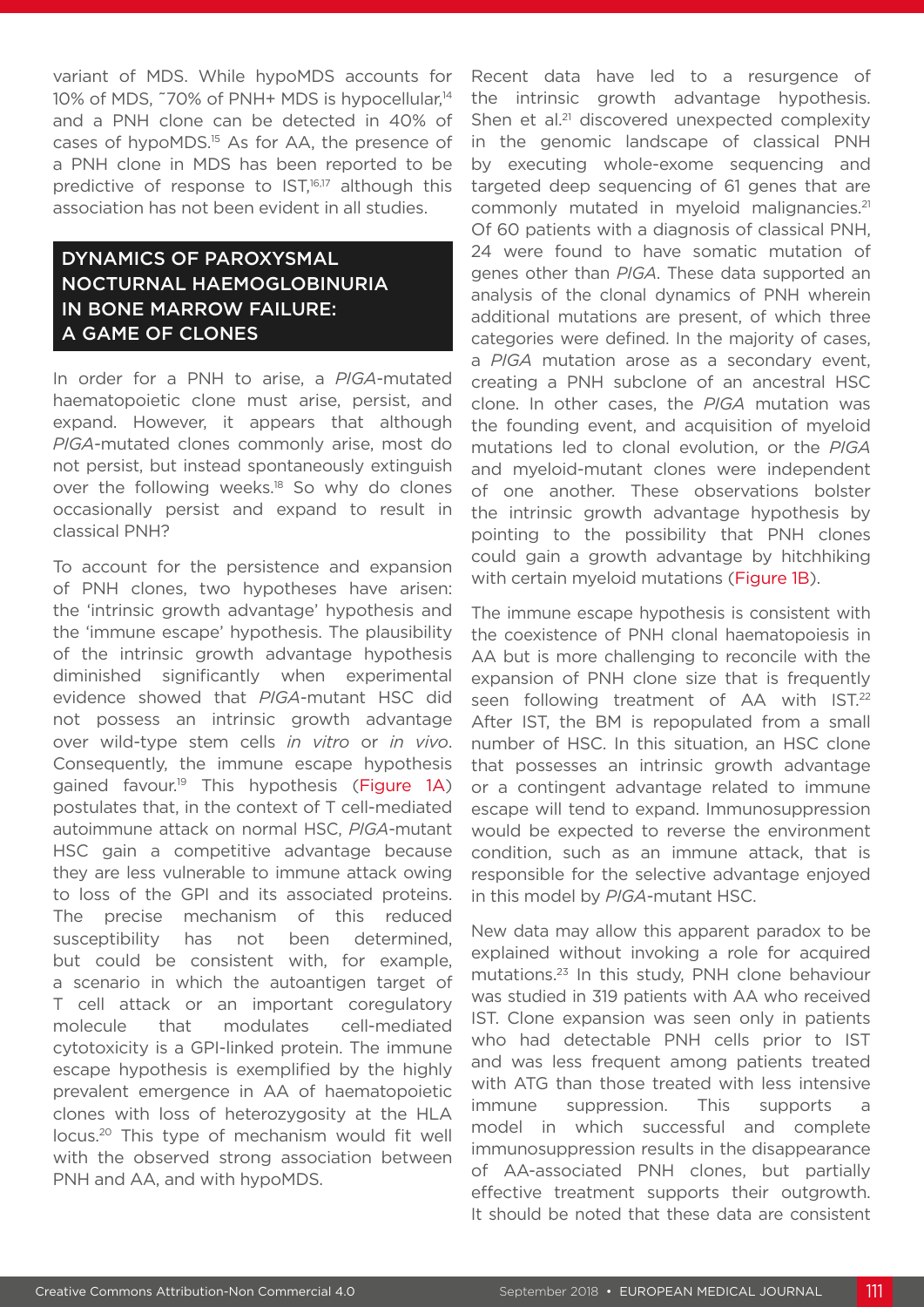with the expansion of a residual HSC possessing both a *PIGA* mutation and a myeloid mutation, such as the common *TET2* mutation, which confers a clonal advantage. The authors would expect this mode of clonal selection to be comparatively infrequent.

MDS is a disease characterised by clonal dominance but also, particularly in its hypocellular variant, is in part immune-mediated.<sup>24</sup> The persistence of small PNH clones in MDS

may largely be sustained by immune escape, a notion supported by the observation that the presence of a PNH clone predicts response to IST. However, the authors conjecture that the intrinsic growth advantage model may also commonly apply: an MDS clone that already possesses an intrinsic growth advantage acquires a *PIGA* mutation, resulting in a persistent PNH subclone.



#### Figure 1: Depictions of the immune escape and intrinsic growth advantage hypotheses for the persistence and expansion of paroxysmal nocturnal haemoglobinuria clones.

A) The immune escape hypothesis. A GPI-dependent T cell-mediated autoimmune attack applies selective pressure on the HSC population. Lacking GPI and its associated proteins, rare *PIGA*-mutant HSC are relatively resistant to the attack and undergo clonal expansion. B) The intrinsic growth advantage hypothesis. An HSC that already carries a myeloid mutation that confers a growth advantage acquires a *PIGA* mutation, resulting in the creation of a PNH subclone.

GPI: glycophosphatidylinositol; HSC: haematopoietic stem cells; MDS: myelodysplastic syndrome; PNH: paroxysmal nocturnal haemoglobinuria.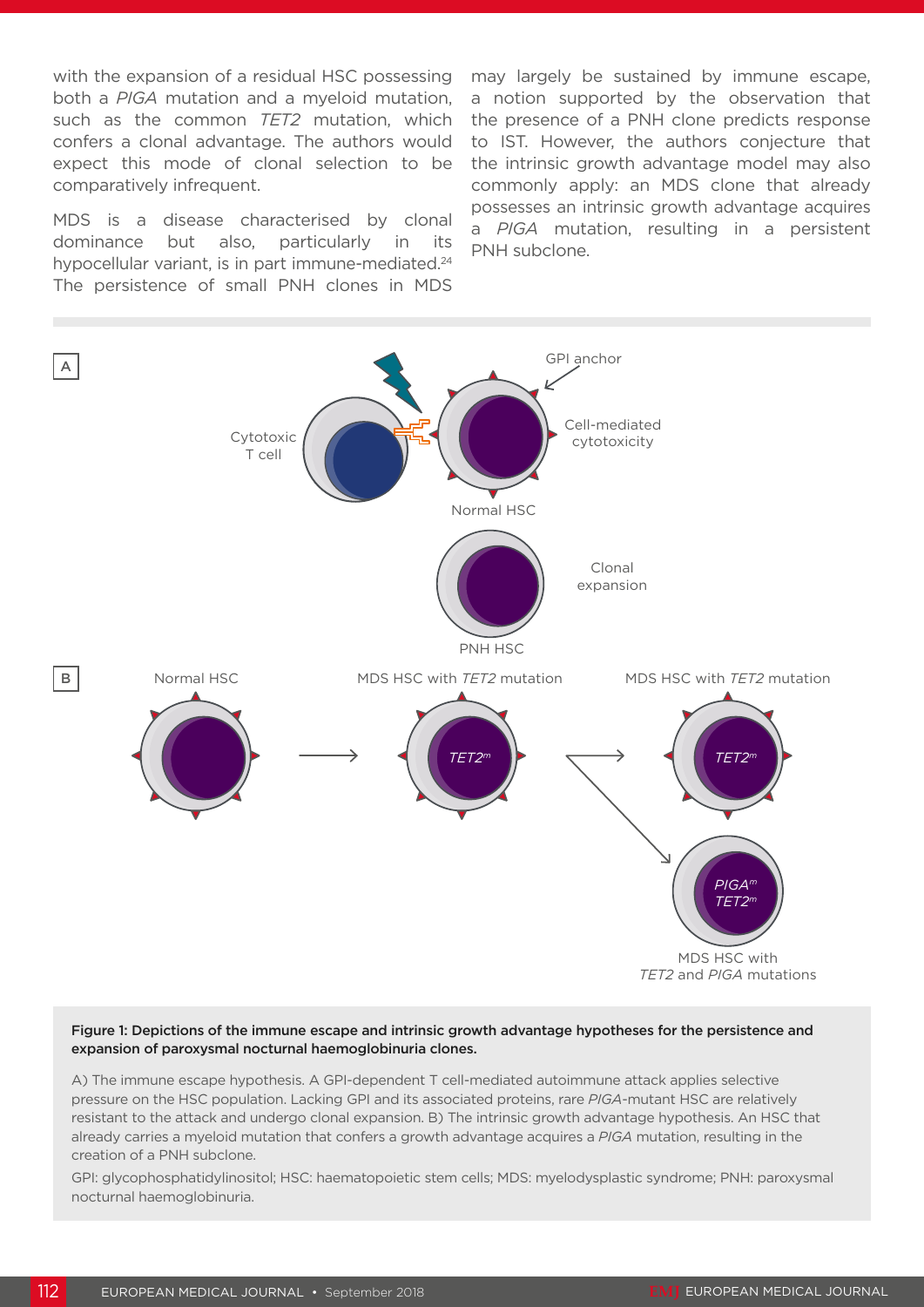

#### Figure 2: The interplay between the intrinsic and extrinsic influences on paroxysmal nocturnal haemoglobinuria clonal expansion.

In AA the dominant influence is T cell-mediated autoimmune attack, which permits the outgrowth of relatively resistant GPI-negative HSC. This mechanism may also apply in MDS, particularly in the hypocellular variant, which is clinically and pathologically very similar to AA. In MDS the presence of myeloid mutations that confer clonal advantage (e.g., by enhancing HSC self-renewal) also allow concurrent PNH mutations to be fixed and expand in the HSC population. Clonal haematopoiesis of indeterminate potential or subclinical autoimmune HSC attack may also provide support through the same mechanisms for expansion of PNH clones, leading to classical PNH, in which PNH clones expand in the absence of clinicopathological evidence of AA or MDS.

AA: Aplastic anaemia; CHIP: clonal haematopoiesis of indeterminate potential; GPI: glycophosphatidylinositol; HSC: haematopoietic stem cells; MDS: myelodysplastic syndrome; PNH: paroxysmal nocturnal haemoglobinuria.

These thoughts may also be applied to classical PNH that arises in the absence of any clinically apparent BMF (Figure 2). Here, the PNH clone must, in order to persist and expand, also gain a competitive advantage over normal HSC. The authors propose that in such cases, which account for most cases of PNH, there is always either a concurrent subclinical autoimmune suppression of normal haematopoiesis or clonal haematopoiesis of indeterminate potential/age-related clonal haematopoiesis. In the former scenario, the PNH clone expands via immune escape and in the latter by intrinsic growth advantage.

If it is the case, as the authors have suggested, that the presence of an intrinsic or extrinsic competitive advantage over normal HSC is a necessary condition for the persistence and expansion of PNH clones, then the application of advanced diagnostic techniques might support refined or novel management approaches in classical PNH. For example, patients who are shown by genomic analysis to have a PNH clone that also carry myeloid mutations would be

followed more closely for the development of MDS or AML and may be advanced as candidates for curative treatment with allogeneic stem cell transplantation. Conversely, for patients with classical PNH in whom no myeloid mutations were found, it might be deduced that an underlying T cell-mediated autoimmune attack on HSC had supported the expansion of the PNH clone. In such patients, it may be predicted that aggressive IST could lead to the eradication of the condition supporting the persistence and expansion of the PNH clone by removing it, thus potentially curing the disease and removing the need for lifelong anticomplement therapy.

### CLINICAL IMPLICATIONS OF PAROXYSMAL NOCTURNAL HAEMOGLOBINURIA CLONES IN MYELODYSPLASTIC SYNDROME AND APLASTIC ANAEMIA

The detection of a PNH clone in AA or MDS patients is of established clinical value, since the presence of even minor populations of PNH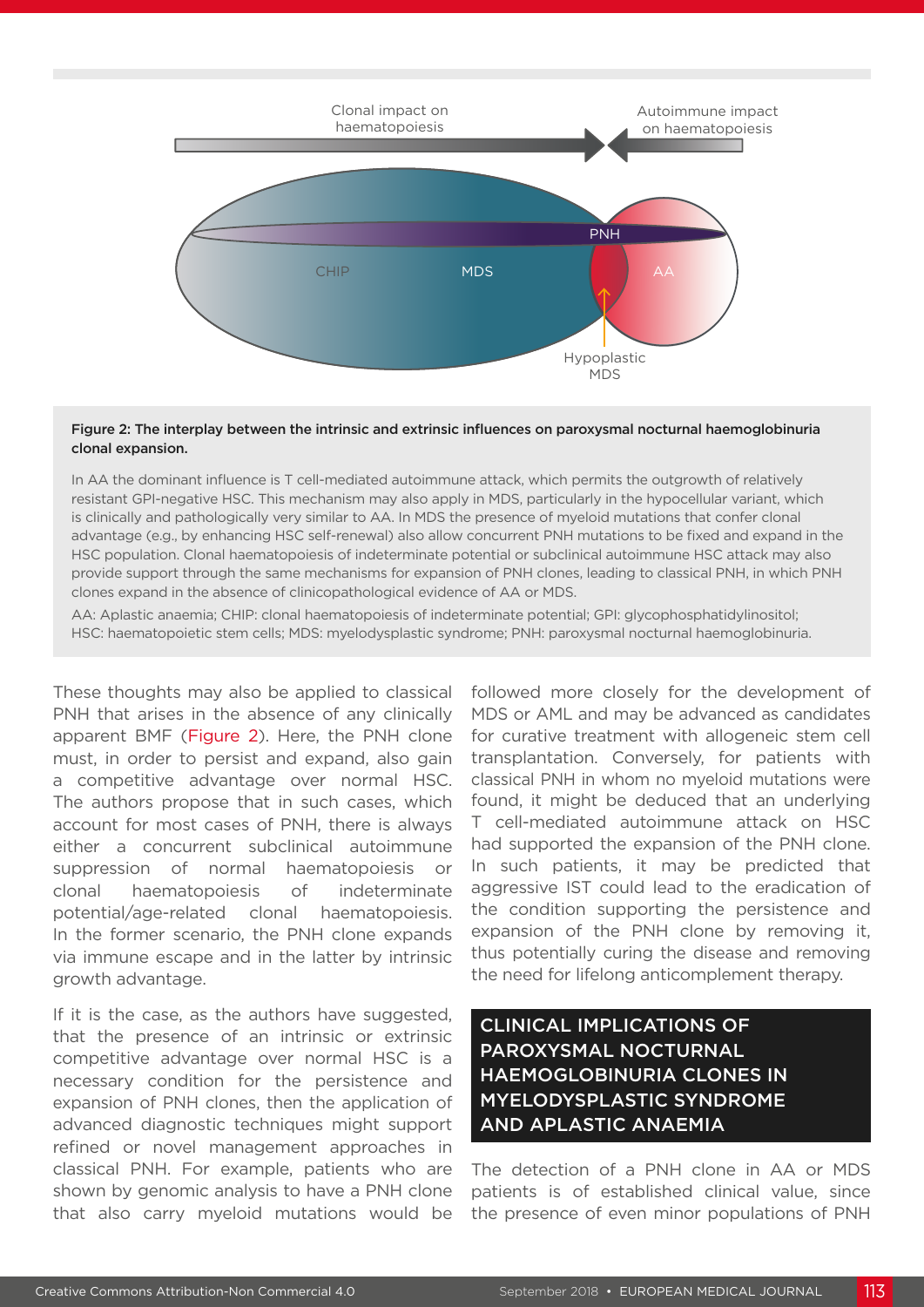cells in patients with AA or MDS is an important predictor of a higher rate of response to IST and superior overall survival.<sup>7,13,14,16,25</sup> This is important in lower-risk MDS patients, in whom active therapeutic options are limited. In addition, PNH clones in AA may expand and cause life-threatening PNH. Therefore, identification and surveillance of PNH clones is recommended in all patients diagnosed with AA.10,14 These principles are illustrated in the following brief clinical scenarios.

#### Scenario 1

A 33-year-old man, a recent immigrant with a history of severe aplastic anaemia diagnosed 8 years ago and successfully treated in his home country with IST, now presents with dark urine, dyspnoea, and severe anaemia. Initial investigations reveal pulmonary embolism and iliac vein thrombosis. His lactate dehydrogenase is elevated 9-times the upper limit of the normal range. Flow cytometry for PNH reveals GPI-deficient white blood cells (WBC) (FLAER-/CD157-): CD15+ neutrophils: 54.7%; CD64+ monocytes: 76.3%. Total GPI-deficient RBC (CD235a+/CD59-): 22.5% (Type III RBC: 14.4%; Type II RBC: 8.1%).

This case illustrates the importance of testing for the presence of PNH cells in all patients diagnosed with aplastic anaemia. In a significant proportion of patients who initially have a small PNH population, the size of the PNH clone expands after IST and may become clinically significant. In this patient, development of PNH led to a catastrophic clinical presentation that could easily have been fatal; this situation may have been avoided by surveillance, timely recognition of the expanding PNH clone, and implementation of anticomplement therapy.

#### Scenario 2

A 50-year-old man who is otherwise healthy and takes no medication presents with pancytopenia. Investigations, including a BM examination, lead to a diagnosis of severe aplastic anaemia. Flow cytometry for PNH reveals the presence of a small clone GPI-deficient WBC (FLAER-/CD157-): CD15+ neutrophils: 1.3%; CD64+ monocytes: 1.5%. Total GPI-deficient RBC (CD235a+/CD59-): 0.01% (Type III RBC: <0.01%; Type II RBC: <0.01%).

The best first-line therapy for this patient may be debated. Current recommendations are for allogeneic stem cell transplantation in patients <35 years old and IST for patients >50 years old, while either approach is acceptable for patients 35-50 years.<sup>10</sup> This patient has no comorbidities but is at the upper limit for his age range for stem cell transplantation and so is at higher risk for transplant-related morbidity and mortality. However, the detection of a PNH clone in this case indicates that this patient has a higher-than-average chance of responding to IST, and a better-than-average prognosis; these facts point toward choosing IST as first-line therapy. If he is treated with IST, this patient will require regular surveillance of the size of his PNH clone.

#### Scenario 3

A 57-year-old woman presents with pancytopenia (red cell transfusion dependence, platelets  $\langle 20x10^9/L \rangle$  and neutrophils  $\langle 0.5x10^9/L \rangle$ . BM examination reveals multilineage dysplasia with markedly decreased BM cellularity (10%) and normal karyotype. The International Scoring System risk category is intermediate-1, and the Revised International Scoring System risk category is intermediate. Flow cytometry testing for PNH shows GPI-deficient WBC (FLAER-/CD157-): CD15+ neutrophils: 2.5%, CD64+ monocytes: 2.8%. Total GPI-deficient RBC (CD235a+/CD59-): 1.04% (Type III RBC: 1.03%; Type II RBC: 0.01%).

Patients with lower risk MDS who experience multiple cytopenias present a difficult therapeutic problem. Medical therapies for this condition are limited; some, like recombinant human erythropoietin and lenalidomide, are effective only in treating anaemia, while others, such as hypomethylating agents, are significantly inconvenient for patients who are expected to survive several years, since they require indefinite cycles of treatment. Allogeneic stem cell transplantation may be an option for some patients, although a decision analysis suggests that this modality of therapy results in a net loss of years of life.<sup>26</sup> The detection of a small PNH population in this patient suggests IST as an alternative approach. In this clinical situation, IST with ATG and cyclosporine can yield a durable trilineage response with acceptable toxicity.